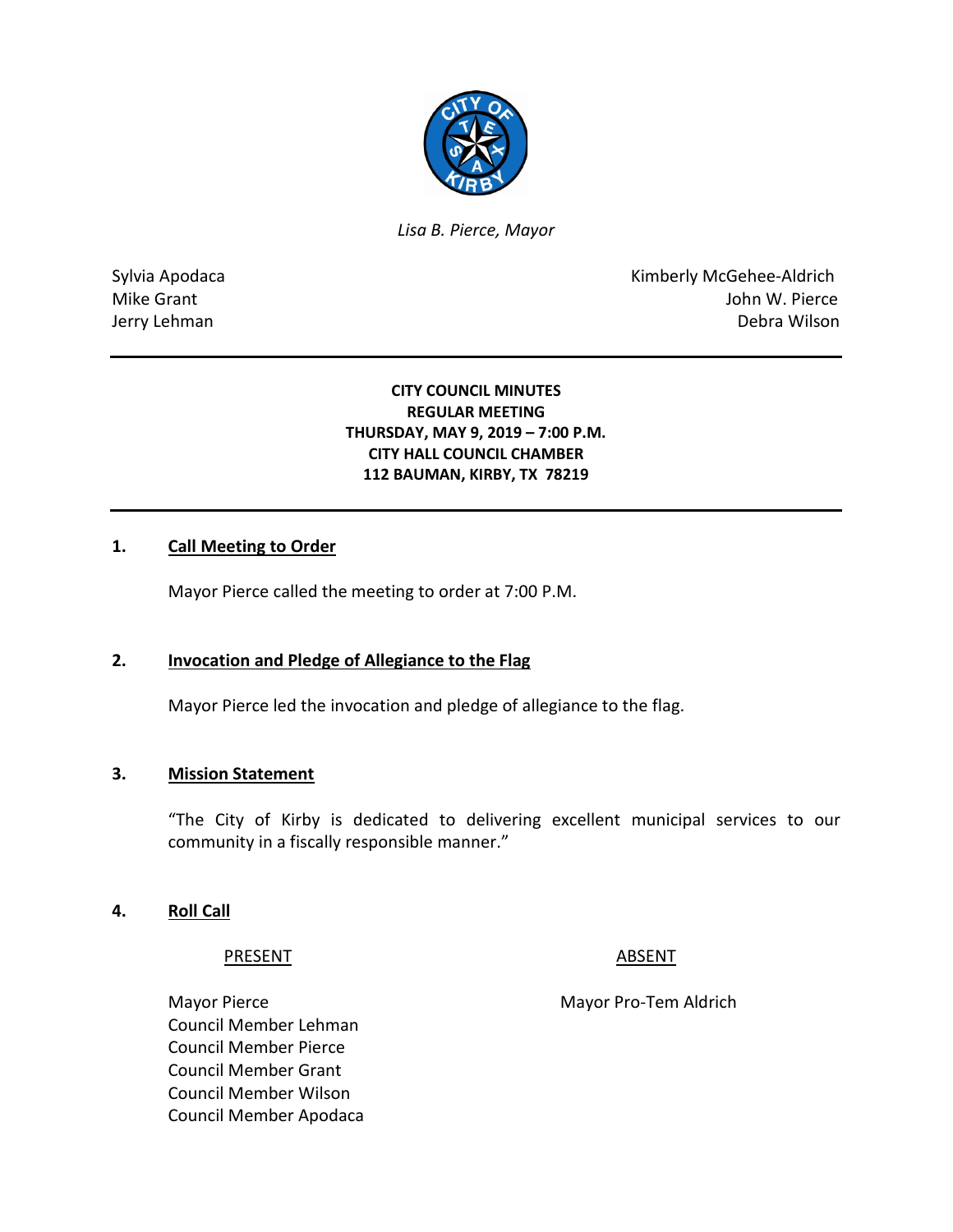Although Mayor Pierce deviated from the agenda, the minutes will be prepared in the order the agenda was posted.

# **5. Citizen Participation**

1. Mr. Michael Martin – He addressed concerns with crossbow and drug activities on the street where he resides.

# **6. Consideration Of And Action On Minutes**

# a. Regular Meeting April 25, 2019

Council Member Lehman moved to accept the minutes for April 25, 2019; seconded by Council Member Grant. The motion carried with a 4-0 vote.

| AYES: 4 | NAYES: 0 | <b>ABSTAIN: Council Members</b> |
|---------|----------|---------------------------------|
|         |          | Wilson and Apodaca              |

## **7. Presentation**

a. Introductions Of New Employees

City Manager Vernon introduced Melanie Reyna our new utility/permit clerk. She began her employment with the City mid-April. Chief Bois introduced Missy Guron and Tony Ortiz who began their employment with the City a couple of weeks ago.

b. Employee Of The Quarter

Chief Bois introduced Ashley St. Denis, Animal Control Officer, Employee of the Quarter.

c. Announce Winner Of The 2019 Summer Body Challenge

City Manager Vernon announced Andy Carrillo, Fire Department, as the winner of the 2019 Summer Body Challenge and presented him with a trophy and the cash pool. This was a way to encourage healthier eating habits, exercising, and making healthier choices.

d. Proclamation Recognizing National Emergency Medical Services Week

Mayor Pierce read the proclamation to be presented to Assistant Chief Hilburn and the members of the Fire Department.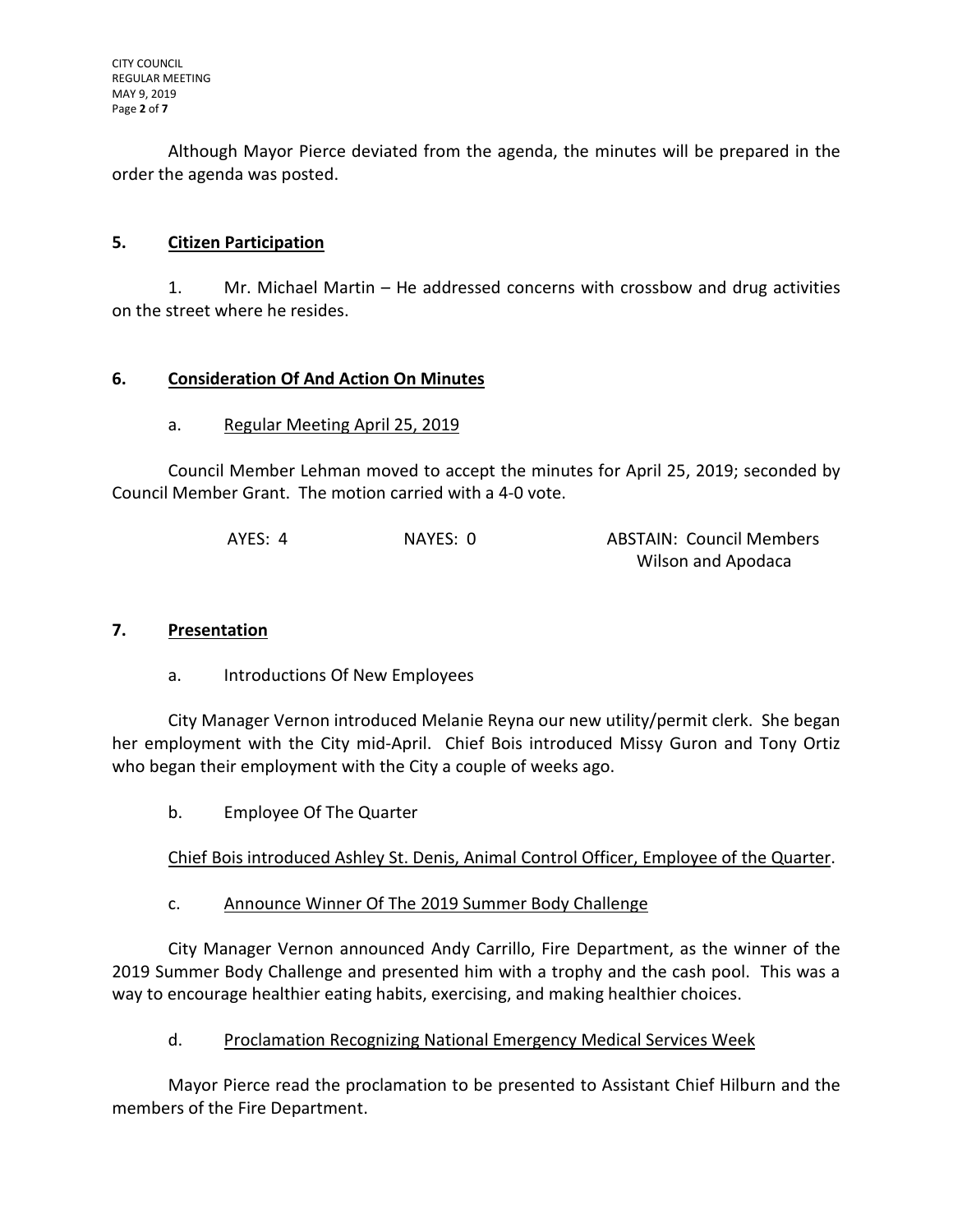# **8. Presentation, Discussion And Possible Action**

a. Discussion And Consideration Of Report On The General/Special Election Returns And Declaring The Results Of The General/Special Election Held May 4, 2019, For The Purpose Of Electing A Mayor And Three Council Members For A Two Year Term; For Voting In A Special Election For The Purpose Of Reauthorization Of The Local Sales And Use Tax In The City Of Kirby, Texas At The Rate Of One-Fourth Of One Percent To Continue To Provide Revenue For Maintenance And Repair Of Municipal Streets.

Jo Harvey, Election Judge, provided the results of the General/Special election held May 4, 2019. The candidates ran unopposed: MAYOR - Lisa B. Pierce and COUNCIL MEMBERS: Mike Grant, Kimberly McGehee-Aldrich, and Debra Wilson. The votes for Proposition A were: FOR - 131 AGAINST – 35.

Council Member Grant moved to accept the results of the General/Special election held May 4, 2019; seconded by Council Member Wilson. The motion carried with a 6-0 vote.

AYES: 6 NAYES: 0

b. Discussion And Possible Action On Resolution No. R-2019-710 Canvassing The Returns And Declaring The Results Of The General/Special Election To Elect A Mayor And Three Council Members For A Two Year Term; For Voting In A Special Election For The Purpose Of Reauthorization Of The Local Sales And Use Tax In The City Of Kirby, Texas At The Rate Of One-Fourth Of One Percent To Continue To Provide Revenue For Maintenance And Repair Of Municipal Streets.

Council Member Wilson moved to accept Resolution No. R-2019-710 Canvassing The Returns And Declaring The Results Of The General/Special Election To Elect A Mayor And Three Council Members For A Two Year Term; For Voting In A Special Election For The Purpose Of Reauthorization Of The Local Sales And Use Tax In The City Of Kirby, Texas At The Rate Of One-Fourth Of One Percent To Continue To Provide Revenue For Maintenance And Repair Of Municipal Streets; seconded by Council Member Lehman. The motion carried with a 6-0 vote.

AYES: 6 NAYES: 0

c. Presentation Of Certificates Of Election To Newly Elected Officials

City Secretary Cox presented the Certificates of Election to the newly elected officials.

d. Administration of Oath Of Office To Newly Elected Officials

City Secretary Cox administered the Oath of Office to the newly elected officials.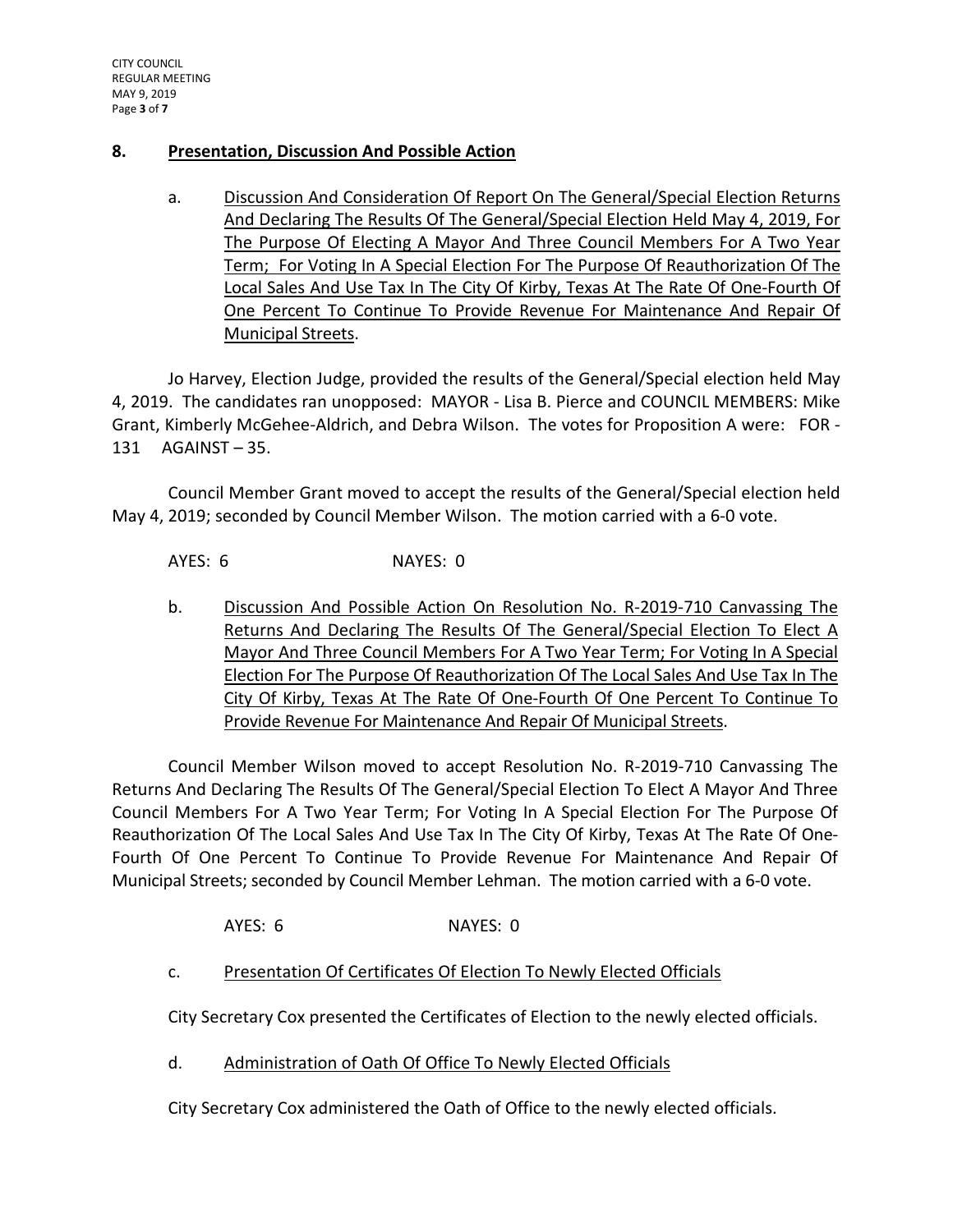# e. Discussion And Possible Action To Elect A Mayor Pro-Tem For The Term May 2019 - May 2020.

Council Member Grant nominated Sylvia Apodaca as Mayor Pro-Tem; seconded by Council Member Lehman for the term May 2019 – May 2020. Council Member Apodaca accepted the nomination. The motion carried with a 6-0 vote.

AYES: 6 NAYES: 0

# f. Update, Discussion And Possible Action On Binz Engleman Road Reconstruction Project

Mr. Gilbert Salas, Director of Public Works, provided an update on the Binz Engleman Road Reconstruction project.

g. Discussion And Possible Action On Appointing A Regular Member(s) And An Alternate Member(s) To The Building And Standards Commission Discussion And Possible Action On Appointing A Member(s) To The Beautification And Recycle Committee

There were not any applications.

h. Discussion And Possible Action On Appointing A Member(s) To the Kirby Senior Center Corporation Board

There were not any applications.

i. Discussion And Possible Action On Removing Diego McClain-Lopez From The Economic Development Committee

Mayor Pierce stated that Diego McClain-Lopez has been absent three consecutive meetings and the Economic Development Committee By-Laws call for removal in this case.

Council Member Grant moved to remove Diego McClain-Lopez from the Economic Development Committee; seconded by Council Member Pierce. The motion carried with a 6-0 vote.

AYES: 6 NAYES: 0

j. Discussion And Possible Action To Appoint A Member(s) To The Economic Development Committee

Robert Boyd, applicant, was present to answer questions.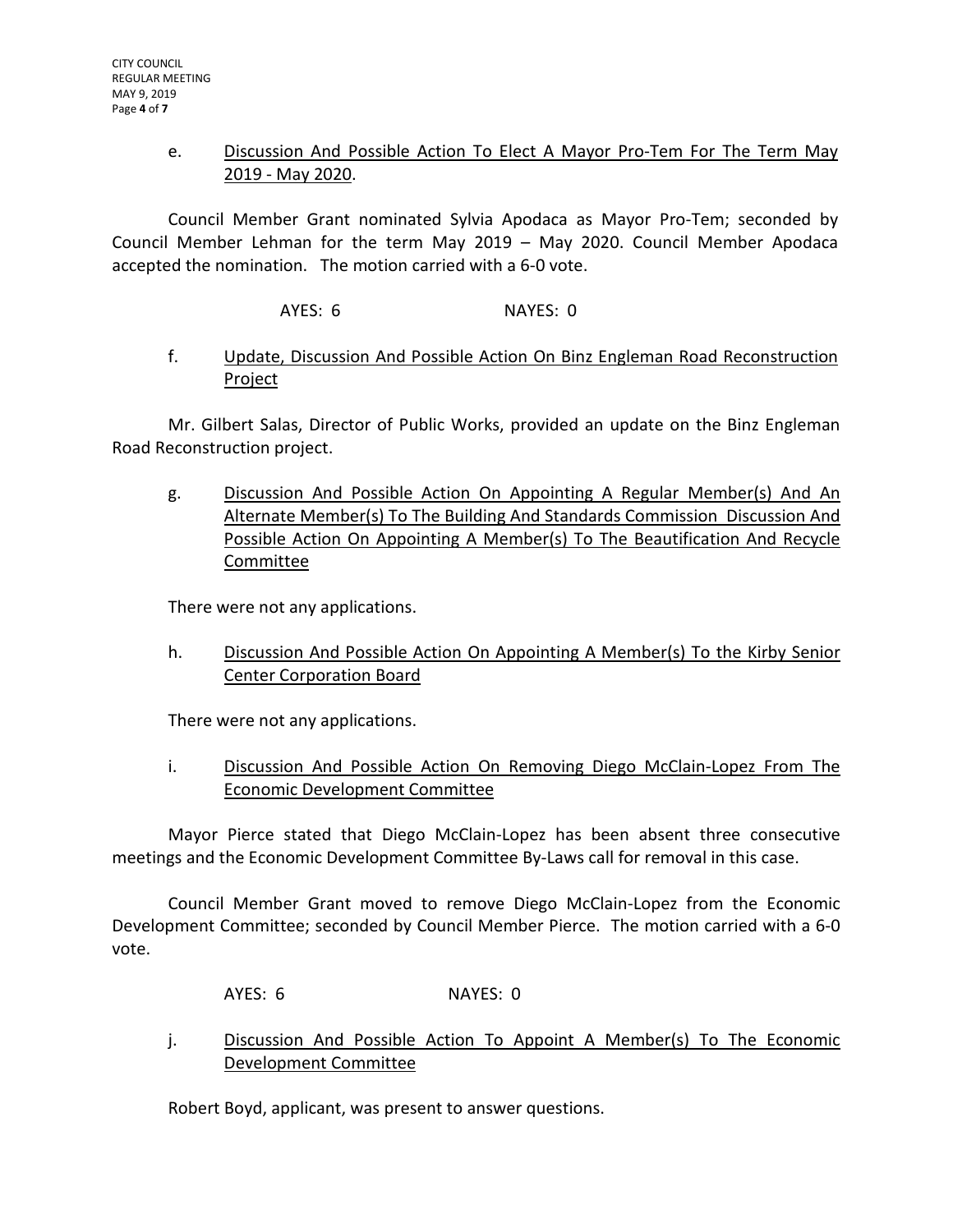Mayor Pierce asked Ms. Jackie Jackson, Chairperson of Economic Development Committee (EDC), if she wants the applicant to meet with the EDC first, before City Council considers the applicant for a position on the EDC.

Ms. Jackson stated she was in favor of the City Council moving forward with their consideration of the applicant.

Council Member Pierce moved to appoint Robert Boyd to the unexpired term of Diego McClain- Lopez; seconded by Council Member Grant. The motion carried with a 6-0 vote.

AYES: 6 NAYES: 0

# k. Discussion And Possible Action On San Antonio Living History Texas Revolt Event

Mr. Hilario de la Pena presented a video for the audience and City Council highlighting life in the 1830's simulating recreations of historical battles. Mr. de la Pena provided the history of this event. The event is free to the public and has educational based presentations aligned to State standards. He identified partnership needs: financial support, increased advertisement and connections with nearby schools. He requested permission to approach local businesses for support. The event will be on the first Saturday in November on November 1 & 2, 2019.

Council Member Grant moved to allow San Antonio Living History Texas Revolt on November 1 & 2, 2019 at Friendship Park; seconded by Council Member Pierce. The motion carried with a 6-0 vote.

AYES: 6 NAYES: 0

m. Discussion And Possible Action On Private Development Projects On Springfield Road

Gilbert Salas, Director of Public Works, provided an update on the construction along Springfield Road.

Council discussed the dumping of dirt on the property located on the corner of Binz Engleman and Springfield Road where the trucks are located. Council asked for an update on this property be placed on an agenda in June.

n. Discussion And Possible Action On Proposals From M&S Engineering To Provide Engineering Services Related To The May 2018 Street Bond Projects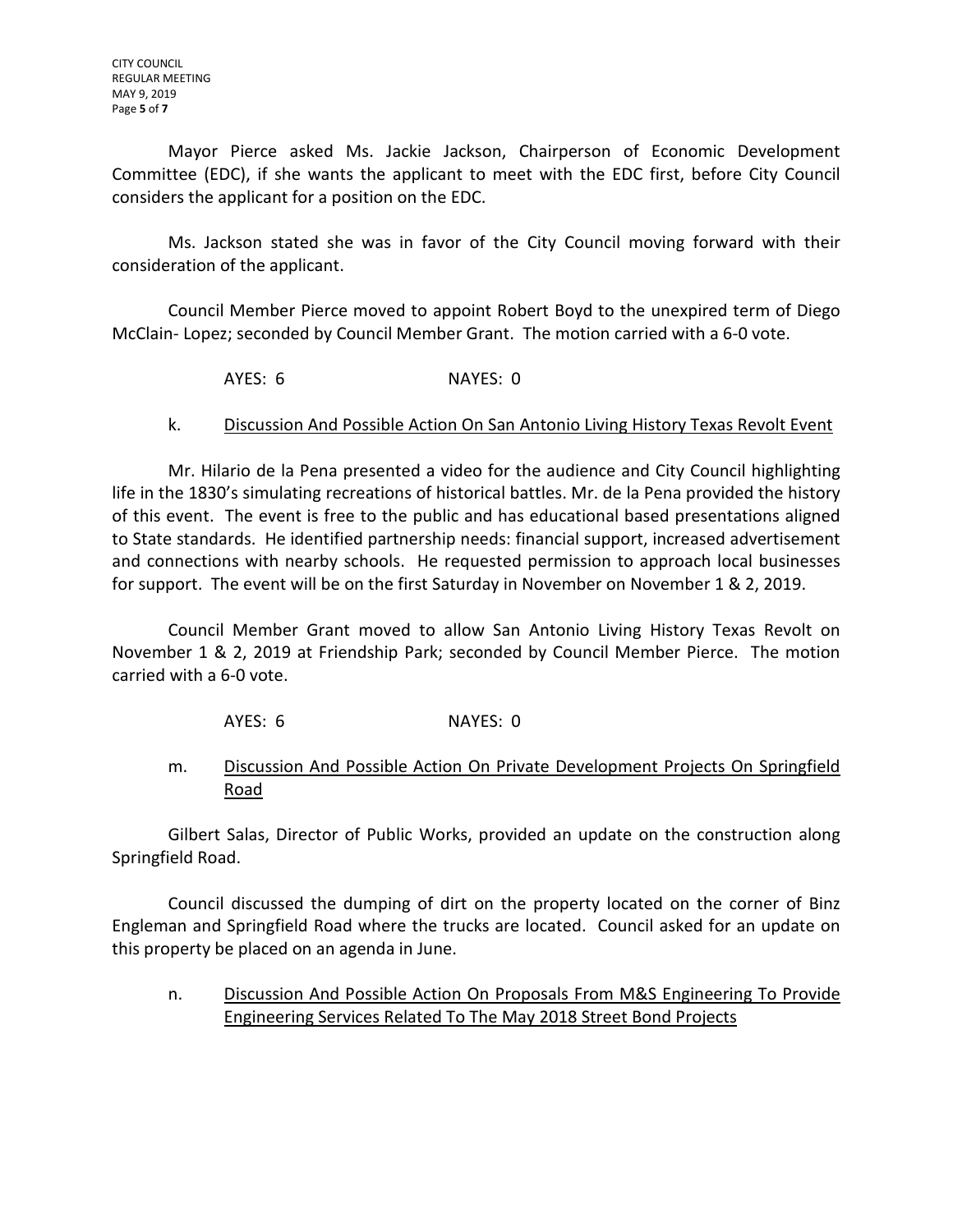City Manager Vernon provided the history on the May 2018 street bond that the voters approved in the amount of \$6,845,000. The funds were deposited into our TexPool account and as of March 31, 2019 with the interest that has accrued the amount is \$6,933,916.75. These funds will pay for engineering services and construction of the bond project.

Ms. Vernon stated our new city engineer, M&S Engineering, has recommended breaking this project into two different contracts to get more work done faster.

The first proposal is total street reconstruction: \$6,420,000.

This will provide engineering services related to the design, bidding and reconstruction of the following streets:

- Ackerman Road from Binz Engleman Road to Old Seguin Road
- Gibbs Sprawl Road from Old Seguin Road to FM 78
- Hedwig Street from Ackerman Road to Bauman Street
- Bauman Street from Hedwig Street to Old Seguin Road
- Peppermint Lane from Ackerman Road to Gaiety Lane
- Sparkling Lane from Ackerman Road to Gaiety Lane
- Taube Road from Ackerman Road to Hickory Hill Drive

Because this is a bond funded project, we do have the option of doing competitive bids.

The second proposal is for mill & overlay: \$305,000

This will provide for engineering services related to the design, bidding and construction for a mill and overlay of the following streets.

- Cinderella Street from Ackerman Road to Gaiety Lane
- Kirby Heights Street from Ackerman Road to end of street
- Pfeil from Ackerman Road to Hoeneke Drive
- Harris Road from Ackerman Road to Hickory Hill Drive

Council Member Pierce moved to accept the proposal from M&S Engineering for the 2018 Street Reconstruction Bond Project in the amount of \$6,420,000 and accept the proposal from M&S Engineering for the 2018 Street Mill and Overlay Bond Project in the amount of \$305,000; seconded by Council Member Grant. The motion carried with a 6-0 vote.

AYES: 6 NAYES: 0

## **9. Request And Announcements**